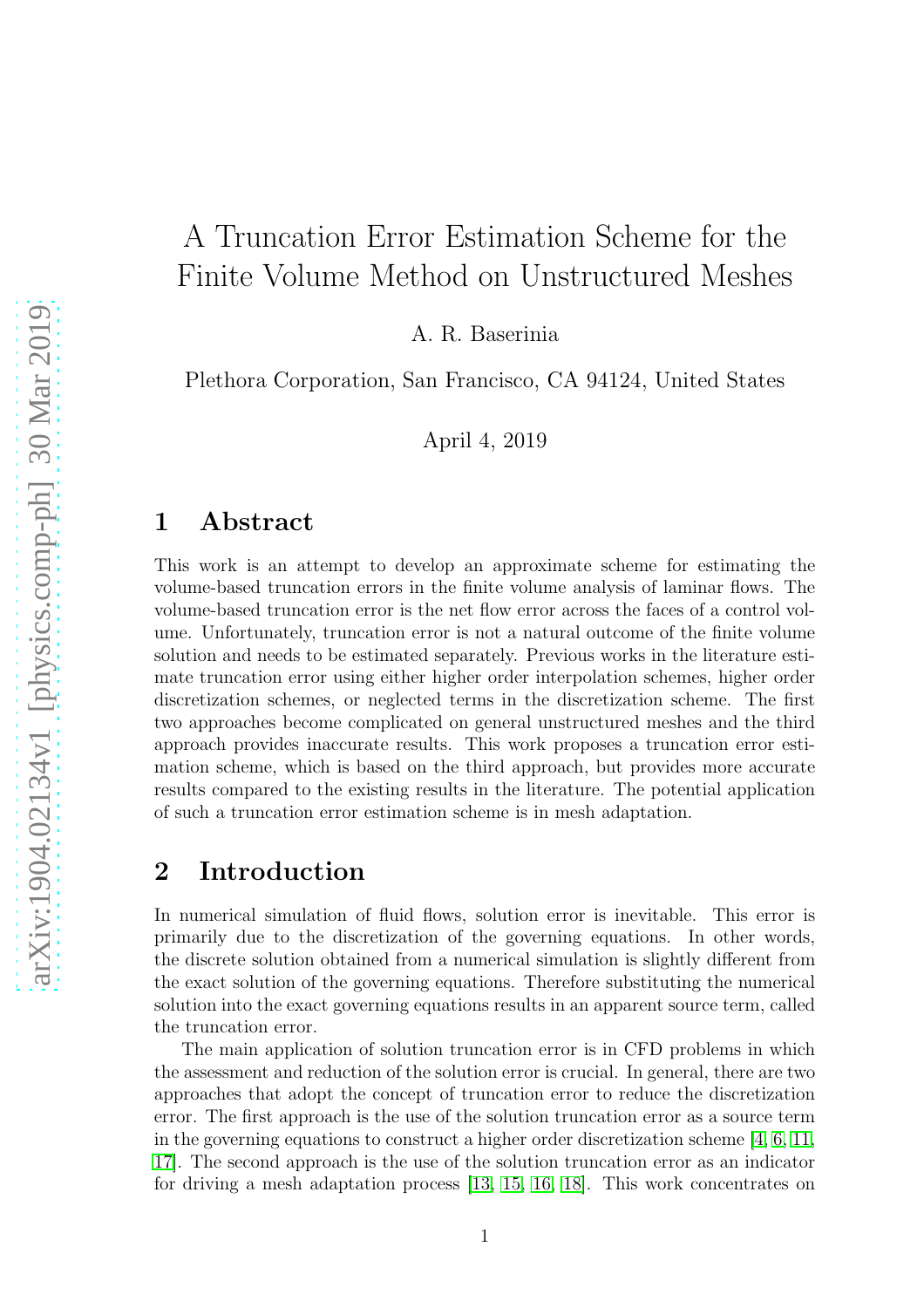a truncation error estimation scheme that could potentially be used for the second purpose.

In the application of the solution truncation error as an indicator for mesh adaptation, we are interested in having a reasonable estimate of the distribution of the solution truncation error. However, this estimate does not need to be highly accurate. The reason is that the truncation error estimate will eventually be used for determining the characteristic sizes of mesh elements. In practice, we do not have complete control over these characteristic size. Therefore even an approximate truncation error estimator that correctly predicts the overall trend of truncation error distribution is adequate. The objective of this paper is to present a simple and straightforward truncation error estimator that can be used in mesh adaptation applications.

## 3 Conservation Equations and FVM Discretization

In this work, we focus on the conservation equations for two-dimensional steadystate laminar incompressible isothermal flows of constant-property Newtonian fluids in the absence of gravity, which are governed by the mass and momentum equations:

<span id="page-1-1"></span><span id="page-1-0"></span>
$$
\rho \nabla \cdot \mathbf{v} = 0 \tag{1}
$$

$$
\nabla(\rho \mathbf{v} \otimes \mathbf{v}) = -\nabla p + \nabla \cdot \left[ \mu \left( \nabla \mathbf{v} + \nabla \mathbf{v}^{\mathrm{T}} \right) \right]
$$
 (2)

where  $\mathbf{v} = (u, v)$  is the flow velocity vector, p is the pressure,  $\rho$  is the density,  $\mu$  is the viscosity, and the superscript  $[T]$  is the transpose operator. Note that the mass equation [\(1\)](#page-1-0) is scalar while the momentum equation [\(2\)](#page-1-1) is vectorial. Therefore the entire system consists of three equations.

The first step in a finite volume solution is to discretize the governing equations on a mesh. In this work, we use the cell-centered finite volume method on unstructured meshes with arbitrarily shaped cells, shown in Figure [1.](#page-2-0) The discretization starts with integrating Equations [\(1\)](#page-1-0) and [\(2\)](#page-1-1) over control volumes to obtain the integral form of the governing equations. For this purpose we use a cell-centered finite volume approach, shown in Figure [1.](#page-2-0) Then we use the Gauss theorem to transform the volume integrals into surface integrals.

<span id="page-1-3"></span><span id="page-1-2"></span>
$$
\oint_{\partial \Omega_i} \rho \mathbf{v} \cdot \hat{\mathbf{n}} \, dA = 0 \tag{3}
$$

$$
\oint_{\partial\Omega_i} (\rho \mathbf{v} \otimes \mathbf{v}) \cdot \hat{\mathbf{n}} dA = -\oint_{\partial\Omega_i} p \hat{\mathbf{n}} dA + \oint_{\partial\Omega_i} \mu (\nabla \mathbf{v} + \nabla \mathbf{v}^T) \cdot \hat{\mathbf{n}} dA \tag{4}
$$

where  $\Omega_i$  is the *i*-th control volume and  $\partial\Omega_i$  is its boundary, or rather its faces.

The next step in the discretization process is to approximate the surface integrals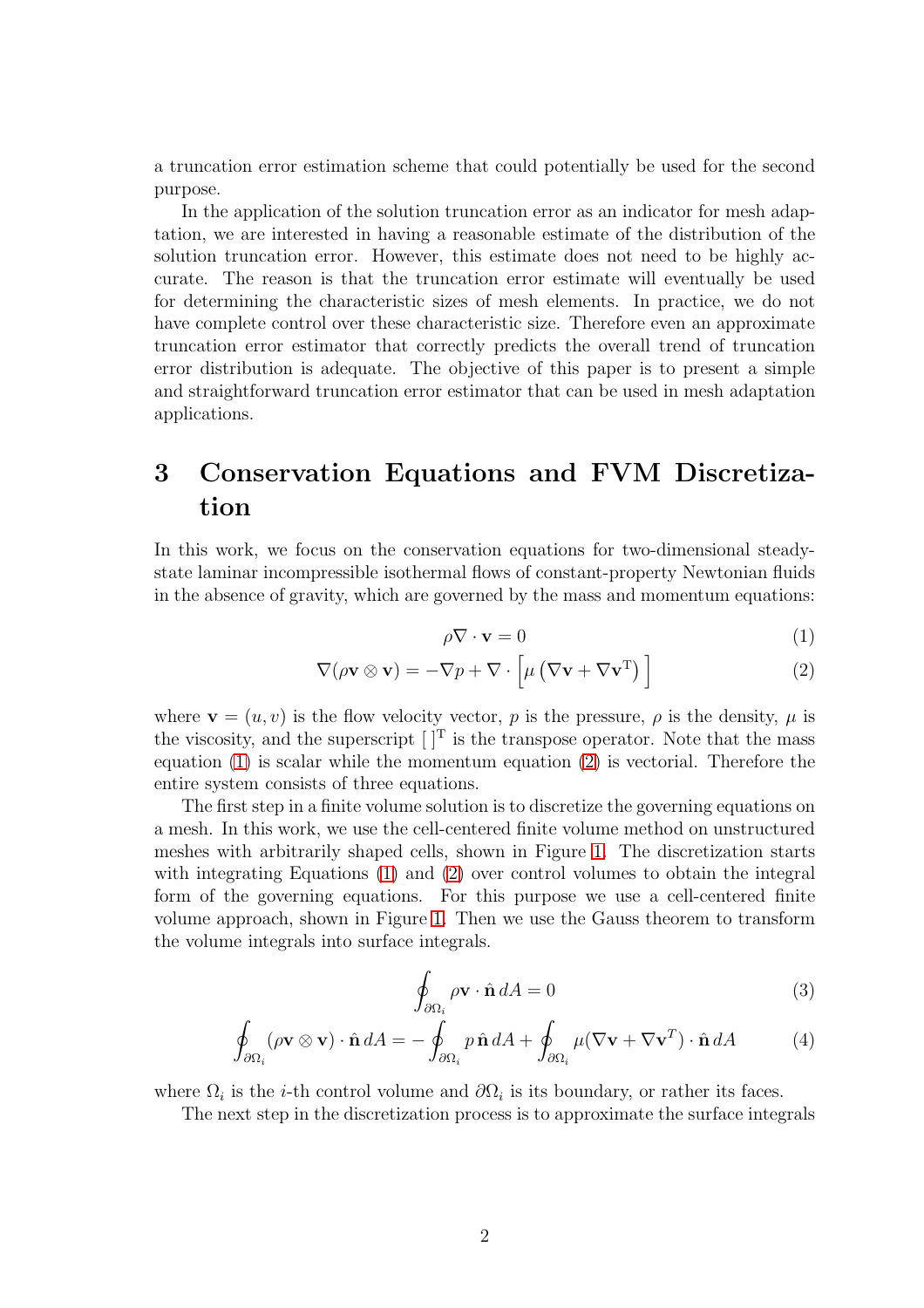

<span id="page-2-0"></span>Figure 1: Schematic of a control volume and its neighbors in the cell-centered finite volume method on an unstructured triangular mesh

of Equations [\(5\)](#page-2-1) and [\(6\)](#page-2-2) in terms of the average flow across the control volumes faces.

<span id="page-2-2"></span><span id="page-2-1"></span>
$$
\sum_{\text{faces}} J_{\text{mass}} = 0 \tag{5}
$$

$$
\sum_{\text{faces}} \mathbf{J}_{\text{adv}} = -\sum_{\text{faces}} \mathbf{F}_{\text{pres}} + \sum_{\text{faces}} \mathbf{F}_{\text{visc}} \tag{6}
$$

where  $J_{\text{mass}}$  is the mass flow rate,  $J_{\text{mom}}$  is the vector of momentum flow rate, and  $\mathbf{F}_{\text{pres}}$  and  $\mathbf{F}_{\text{visc}}$  are the vectors of pressure and viscous forces, respectively. Note that the values of these flows and forces at each face are unknown and need to be determined.

To determine the values of mass and momentum flows across a face and those of forces acting on it, we need to interpolate the pressure and velocities from the nodes of the neighboring control volumes. For example if we use a second-order central discretization scheme, the values of a typical variable,  $\psi$ , and its gradient,  $\nabla \psi$ , at the interface of control volumes 1 and 2, shown in Figure [2,](#page-3-0) become [\[3\]](#page-11-1):

$$
\psi_f \approx \frac{1}{2}(\psi_1 + \psi_2) + \frac{1}{4}(\nabla\psi_1 + \nabla\psi_2) \cdot (\mathbf{r}_1 + \mathbf{r}_2) + \mathcal{O}(h^2)
$$
\n<sup>(7)</sup>

<span id="page-2-5"></span><span id="page-2-3"></span>
$$
\nabla \psi_f \approx \frac{1}{2} (\nabla \psi_1 + \nabla \psi_2) + \mathcal{O}(h)
$$
\n(8)

where h is the local mesh characteristic size. Following Ferziger and Peric [\[7\]](#page-13-7) and Zwart *et al.* [\[19\]](#page-13-8), we may discretize the face-normal component of the gradient vector differently to improve the numerical stability of the scheme:

<span id="page-2-4"></span>
$$
\left. \frac{\partial \psi}{\partial n} \right|_f \approx (\nabla \psi \cdot \hat{\mathbf{n}})_f \approx \alpha \left( \frac{\psi_2 - \psi_1}{|\mathbf{s}|} \right) + \nabla \psi_f \cdot (\hat{\mathbf{n}} - \alpha \hat{\mathbf{s}}) + \mathcal{O}(h) \tag{9}
$$

where  $\alpha = \hat{\mathbf{n}} \cdot \hat{\mathbf{s}}$  represents the mesh nonorthogonality [\[19\]](#page-13-8). Note that the approximations in Equations [\(8\)](#page-2-3) and [\(9\)](#page-2-4) are formally first-order accurate on a nonuniform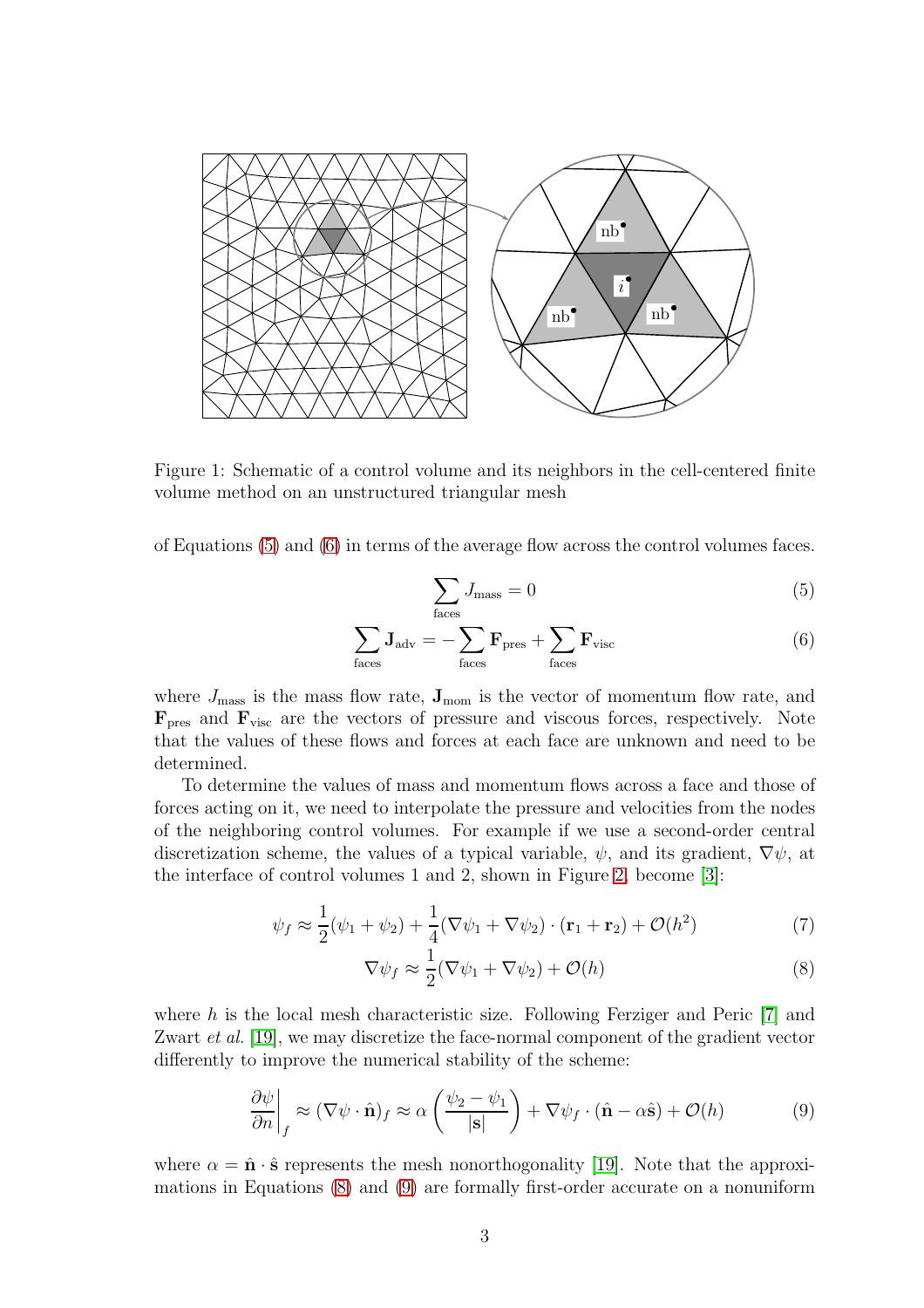

<span id="page-3-0"></span>Figure 2: Schematic of an interior face and its neighboring control volumes

mesh. However both approximations exhibit a second-order convergence as the mesh is refined [\[7\]](#page-13-7). Therefore the overall order of accuracy of the discretization method would still be two.

Using Equations [\(7](#page-2-5)[–9\)](#page-2-4), we can approximate the values of velocity and pressure at an interior face. For a boundary face we may use a similar approach but the central discretization scheme must be replaced by a one-sided extrapolation scheme [\[3\]](#page-11-1). Once the velocity and pressure values are determined at a face, we can calculate the mass and momentum flows and pressure and viscous forces at the face.

To calculate the mass flow rate across a face, we use the Rhie and Chow velocity pressure interpolation scheme [\[14\]](#page-13-9). This scheme prevents the infamous velocitypressure decoupling from happening. The result is:

<span id="page-3-2"></span>
$$
J_{\text{mass}_{12}} = \int_{\text{face}} \rho \mathbf{v} \cdot \hat{\mathbf{n}} \, dA \approx \rho \left[ \bar{V}_n - d_f \left( \frac{\partial p}{\partial n} \Big|_{\text{face}}^{\text{active}} - \frac{\partial p}{\partial n} \Big|_{\text{face}}^{\text{lagged}} \right) \right] \tag{10}
$$

where  $\bar{V}_n$  is the advected velocity and  $d_f$  is the dissipation coefficient [\[12,](#page-13-10) [19\]](#page-13-8). Us-ing Equations [\(7\)](#page-2-5), [\(8\)](#page-2-3), and [\(9\)](#page-2-4) for calculating  $\bar{V}_n$ ,  $\partial p/\partial n|^{\text{lagged}}$ , and  $\partial p/\partial n|^{\text{active}}$ , respectively, results in the discretized form of the mass flow across an interior face:

<span id="page-3-1"></span>
$$
J_{\text{mass}_{12}} = \frac{\rho A_f}{2} (\mathbf{v}_1 + \mathbf{v}_2) \cdot \hat{\mathbf{n}} + \frac{\rho \alpha d_f A_f}{|\mathbf{s}|} (p_1 - p_2) +
$$
  

$$
\frac{\rho A_f}{4} [\nabla (\mathbf{v}_1 \cdot \hat{\mathbf{n}}) + \nabla (\mathbf{v}_2 \cdot \hat{\mathbf{n}})] \cdot (\mathbf{r}_1 + \mathbf{r}_2) + \frac{\rho \alpha d_f A_f}{2} (\nabla p_1 + \nabla p_2) \cdot \hat{\mathbf{s}}
$$
(11)

where  $A_f$  is the face area in Figure [2.](#page-3-0) To calculate the momentum flow vector across a face,  $\mathbf{J}_{adv}$ , we need to use the upwind approximation:

$$
\mathbf{J}_{\text{adv}_{12}} = \int_{\text{face}} (\rho \mathbf{v} \otimes \mathbf{v}) \cdot \hat{\mathbf{n}} dA \approx \rho J_{\text{mass}_{12}}(\mathbf{v}_{\text{up}} + \nabla \mathbf{v}_{\text{up}} \cdot \mathbf{r}_{\text{up}})
$$
(12)

where  $v_{\text{up}} = v_1$  if  $J_{\text{mass}_{12}} > 0$  and  $v_{\text{up}} = v_2$  otherwise. We can also calculate the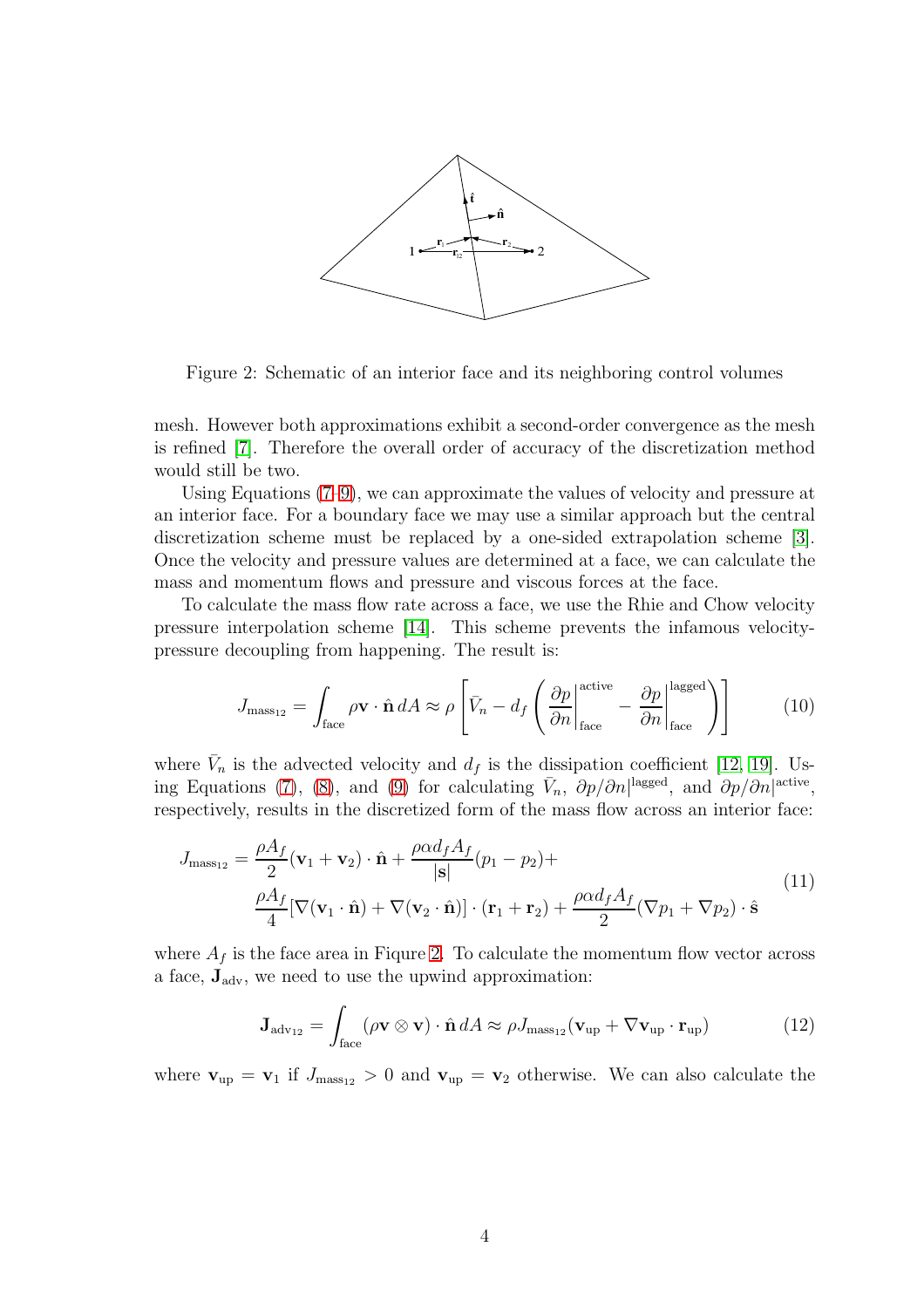pressure and viscous forces acting on a face using Equations [\(7–](#page-2-5)[9\)](#page-2-4):

$$
\mathbf{F}_{\text{pres}_{12}} = \int_{\text{face}} p \,\hat{\mathbf{n}} \, dA \approx \left[ \frac{1}{2} (p_1 + p_2) + \frac{1}{4} (\nabla p_1 + \nabla p_2) \cdot (\mathbf{r}_1 + \mathbf{r}_2) \right] \hat{\mathbf{n}} A_f \tag{13}
$$
\n
$$
\mathbf{F}_{\text{visc}_{12}} = \int \mu (\nabla \mathbf{v} + \nabla \mathbf{v}^T) \cdot \hat{\mathbf{n}} \, dA
$$

$$
\approx \mu \left[ \alpha \left( \frac{\mathbf{v}_2 - \mathbf{v}_1}{|\mathbf{s}|} \right) + \frac{1}{2} (\nabla \mathbf{v}_1 + \nabla \mathbf{v}_2) \cdot (\hat{\mathbf{n}} - \alpha \hat{\mathbf{s}}) + \frac{1}{2} (\nabla \mathbf{v}_1^T + \nabla \mathbf{v}_2^T) \cdot \hat{\mathbf{n}} \right] A_f
$$
\n(14)

Substituting Equations  $(11-14)$  into Equations  $(5)$  and  $(6)$  results in the discretized form of the mass and momentum equations. Although the final result is tedious, we can represent it in the following symbolic form:

<span id="page-4-1"></span><span id="page-4-0"></span>
$$
\phi_i + \sum_{j \in \text{nb}} c_{ij} \phi_j = b_i \tag{15}
$$

where  $\phi_i = (p_i, u_i, v_i)^T$  is the vector of primitive variables at the *i*-th control volume and  $j$  is the index of its neighboring control volumes, denoted by 'nb' in Figure [1.](#page-2-0) Note that in Equation [\(15\)](#page-4-1), the coefficients  $c_{ij}$  and  $b_i$  are generally functions of  $\phi$ . Therefore it is a nonlinear equation which should be solved using iterative methods.

#### 4 Truncation Error in the Finite Volume Method

Let us describe the concept of truncation error in the finite volume context. Suppose we represent the integral form of the governing equations, Equations [\(3\)](#page-1-2) and [\(4\)](#page-1-3), in the following symbolic form:

<span id="page-4-2"></span>
$$
\mathscr{L}_h(\Phi) = 0 \tag{16}
$$

where  $\mathscr{L}_h$  is the integral conservation operator on a mesh with the characterisitic size h, acting on the exact solution vector,  $\Phi = (p, u, v)^T$ . Nevertheless in the finite volume method we solve the discretized form of the above equation. In the case of a second-order discretization, which is the most common choice in CFD applications, the symbolic form of the discretized equation is:

$$
\mathcal{L}_h^2(\phi_h^2) = 0\tag{17}
$$

where  $\mathcal{L}_h^2$  is the second-order discrete conservation operator on a mesh with the characteristic size h and  $\phi_h^2$  is numerical solution. The difference between the numerical solution,  $\phi_h^2$ , and the exact solution,  $\Phi$ , is the discretization error.

$$
\varepsilon_h^2 = \phi_h^2 - \Phi \tag{18}
$$

Note that the numerical solution,  $\phi_h^2$ , may not satisfy the exact conservation operator,  $\mathscr{L}_h$ . Therefore substituting the numerical solution,  $\phi_h^2$ , into Equation [\(16\)](#page-4-2) results in an apparent source term, called the truncation error and shown by  $\delta_h^2$ :

<span id="page-4-3"></span>
$$
\mathcal{L}_h(\phi_h^2) = \delta_h^2 \tag{19}
$$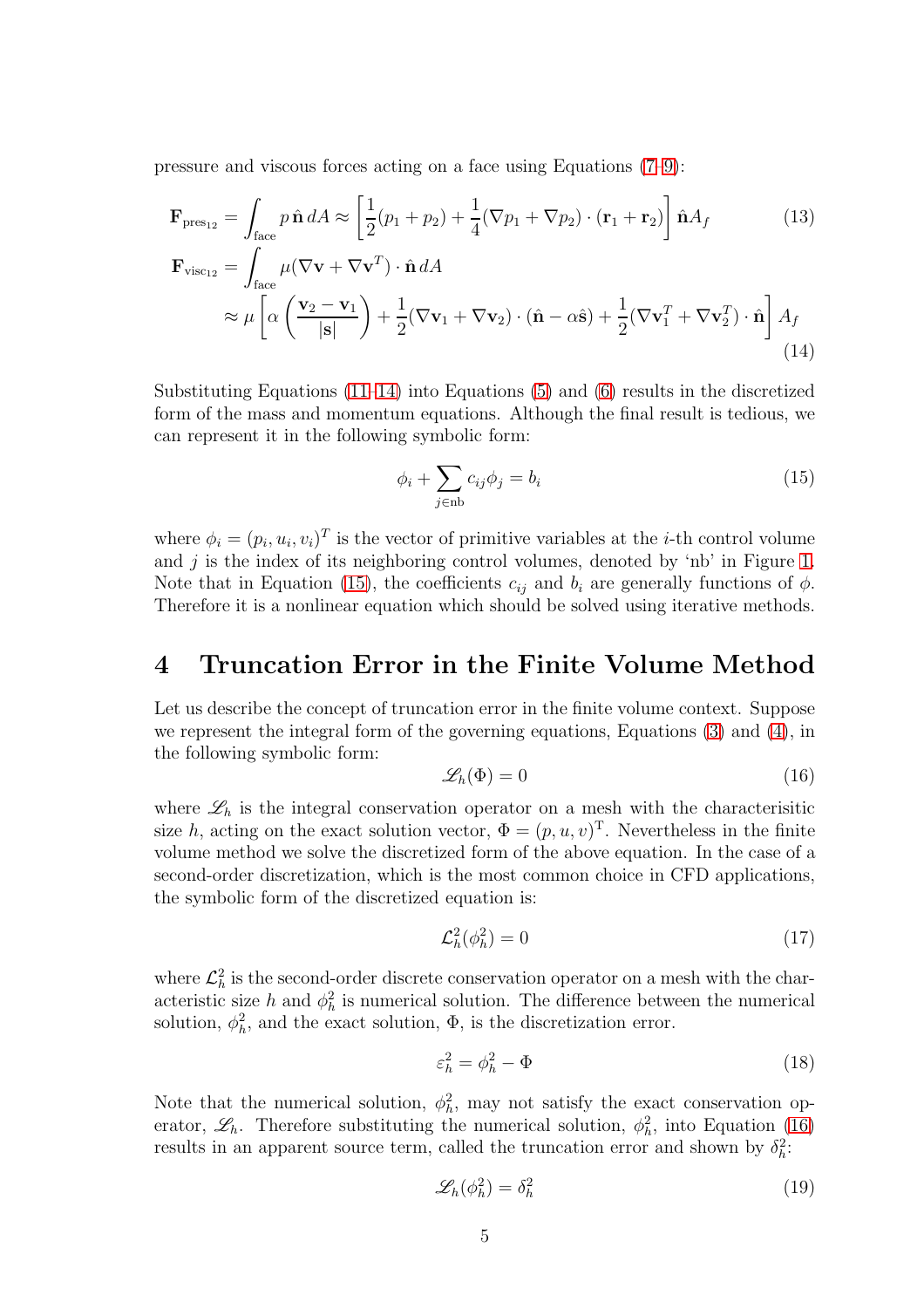

<span id="page-5-2"></span><span id="page-5-1"></span><span id="page-5-0"></span>Figure 3: Comparison of exact face flow and its approximation based on various numerical schemes and mesh sizes

The latter shows that the truncation error of a numerical solution is the apparent source term required in the exact equations to satisfy the numerical solution. On the other hand, using the divergence theorem on a control volume, we can prove that the apparent source term is equal to the net flow imbalance across the boundaries of the control volume. Therefore the truncation error is simply the net flow error across the boundaries of a control volume. This definition of truncation error is on a volume-based basis, contrary to the face-based definitions in Roe and Nishikawa [\[15\]](#page-13-4) and Reuss and Stubley [\[13\]](#page-13-3).

## 5 Calculating the Volume-Based Truncation Error

In the finite volume context, the truncation error is equal to the net imbalance of mass and momentum flows across the faces of each control volume as mentioned in the previous section. Although this definition of truncation error is based on Equation [\(19\)](#page-4-3), we cannot simply use it to calculate the volume-based truncation error of the numerical solution,  $\phi_h^2$ . Note that  $\phi_h^2$  is only peace-wise continuous within control volumes but discontinuous across control volume faces. Therefore it is not feasible to evaluate  $\mathscr{L}_h(\phi_h^2)$  since it involves evaluating integrals on the faces.

The alternative approach to truncation error calculation is to replace the exact operator  $\mathscr{L}_h$  by an accurate discrete operator. Due to the consistency condition [\[5\]](#page-11-2), the most obvious choice for an accurate discrete operator is  $\mathcal{L}_{h'}^2$  where  $h' \ll h$ ; in other words the second-order discrete operator on a very fine mesh. To understand how to estimate the truncation error using this operator, imagine each face of a twodimensional mesh is divided into  $n$  smaller faces. Therefore each control volume is split into  $n^2$  smaller control volumes, shown in Figures [3\(b\)](#page-5-0) and [3\(c\).](#page-5-1) If we interpolate the second-order solution  $\phi_h^2$  from the original mesh of Figure [3\(b\)](#page-5-0) to the fine mesh of Figure [3\(c\)](#page-5-1) and apply the conservation operator  $\mathcal{L}_{h'}^2$  on it, we can obtain the truncation errors of individual control volumes on the fine mesh. To obtain the truncation error on the original mesh of Figure  $3(b)$ , it suffices to find the summation of truncation errors of the smaller control volumes in Figure [3\(c\).](#page-5-1)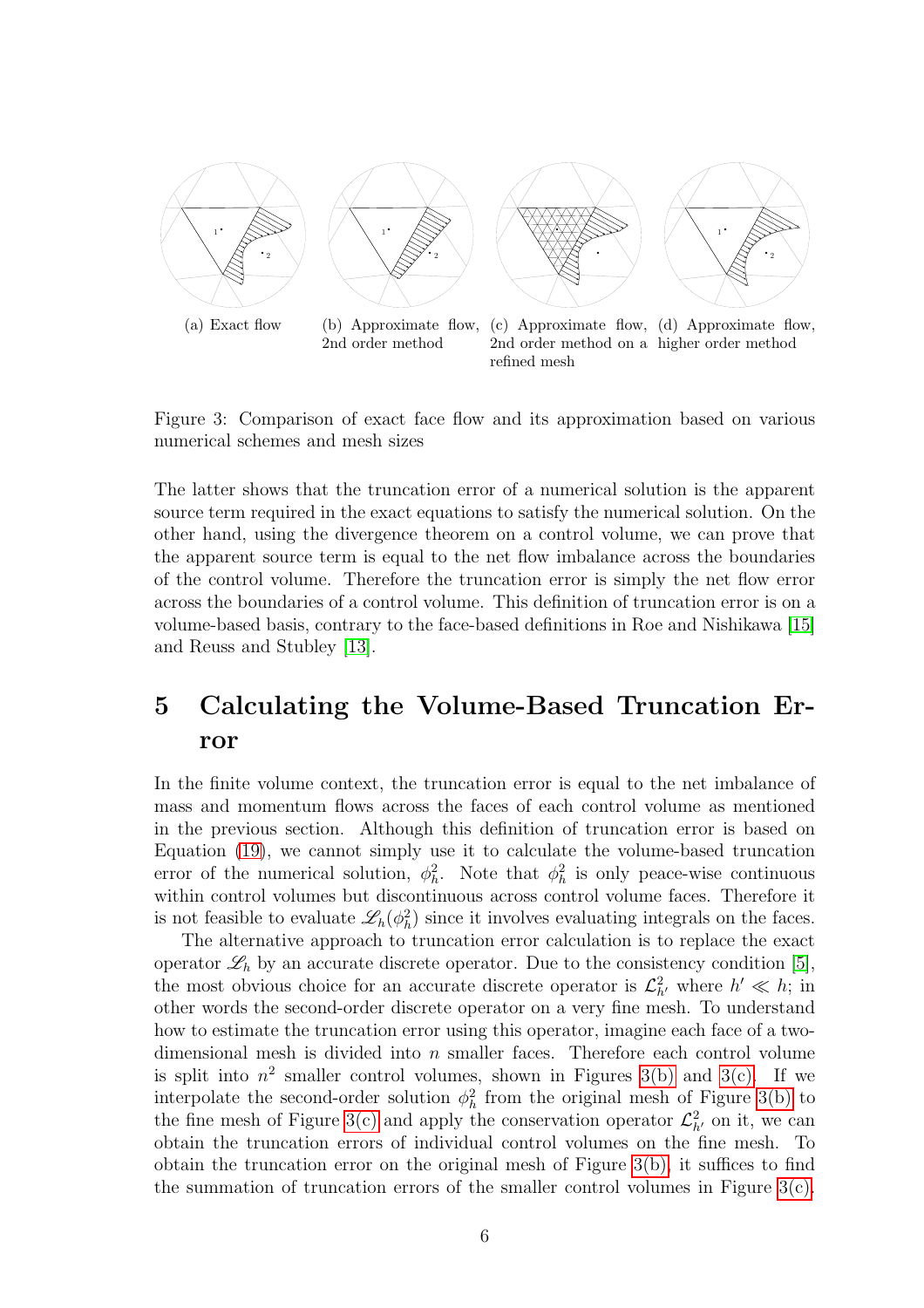The reason is that the face flow errors of the smaller control volumes cancel out each other except at the faces of the original control volume of Figure [3\(b\),](#page-5-0) which provides the truncation error. Unfortunately this approach is both hard to implement and intense on computer memory requirement. Therefore it is rarely used in practical applications.

In the literature, there are three techniques for estimating the face flow errors [\[9\]](#page-13-11):

- Estimating the neglected terms in the discretization scheme;
- Recovering a higher order accurate solution based on the discrete solution; and
- Use of a higher order accurate discretization scheme.

The first technique for estimating the face flow errors is based on analyzing the neglected terms in the Taylor series expansion in the discretization scheme. The neglected terms are estimated and used for establishing a higher order accurate face flow calculation. Therefore these neglected terms provide an estimate for the mass and momentum face flow errors. Examples of this technique in the literature are the works of Ilinca *et al.* [\[10\]](#page-13-12), Reuss and Stubley [\[13\]](#page-13-3), and Zhang *et al.* [\[18\]](#page-13-6).

The second technique for estimating the face flow errors is based on recovering a higher order accurate solution from the available discrete solution in order to obtain a more accurate face flow estimation. In this technique, the discrete solution on an initial mesh is used along with a higher order accurate interpolation scheme. Since the discrete solution is only given at the control volume nodes, the higher order interpolation provides a more accurate estimate of the solution variables at the faces. Therefore an estimate for the face flow error can be obtained. Examples of this method can be seen in recent works of Hay and Visonneau [\[9\]](#page-13-11) and Hay *et al.* [\[8\]](#page-13-13)

The third technique for estimating the face flow errors is based on using a higher order discretization scheme. In this technique, one uses the numerical solution obtained from an  $n$ -th order accurate discretization scheme along with another discretization scheme which is m-th order accurate where  $m > n$ . Substitution of the  $n$ -th order solution into the  $m$ -th order discretization scheme results in an estimate of the truncation error. This technique, which is referred to as the defect correction method, is elaborated on by Ervin and Layton [\[6\]](#page-13-0) and Pierce and Giles [\[11\]](#page-13-1).

Note that all the above techniques are conceptually equivalent. Figure [3\(d\)](#page-5-2) shows the basic concept of these techniques. As seen, these techniques try to estimate the face flow errors of Figure [3\(b\)](#page-5-0) by using higher order terms in the discretization scheme. The advantage of the first two techniques is the ease of implementation while the third technique is more cumbersome to develop and implement. In addition, the first technique does not involve complicated interpolations, which is an advantage in terms of implementation especially on unstructured meshes. Therefore we use the first technique to estimate the face flow errors.

#### 6 The Proposed Truncation Error Estimation Scheme

This section explains a truncation error estimation scheme that is based on evaluating the first neglected Taylor series terms in the calculation of the mass and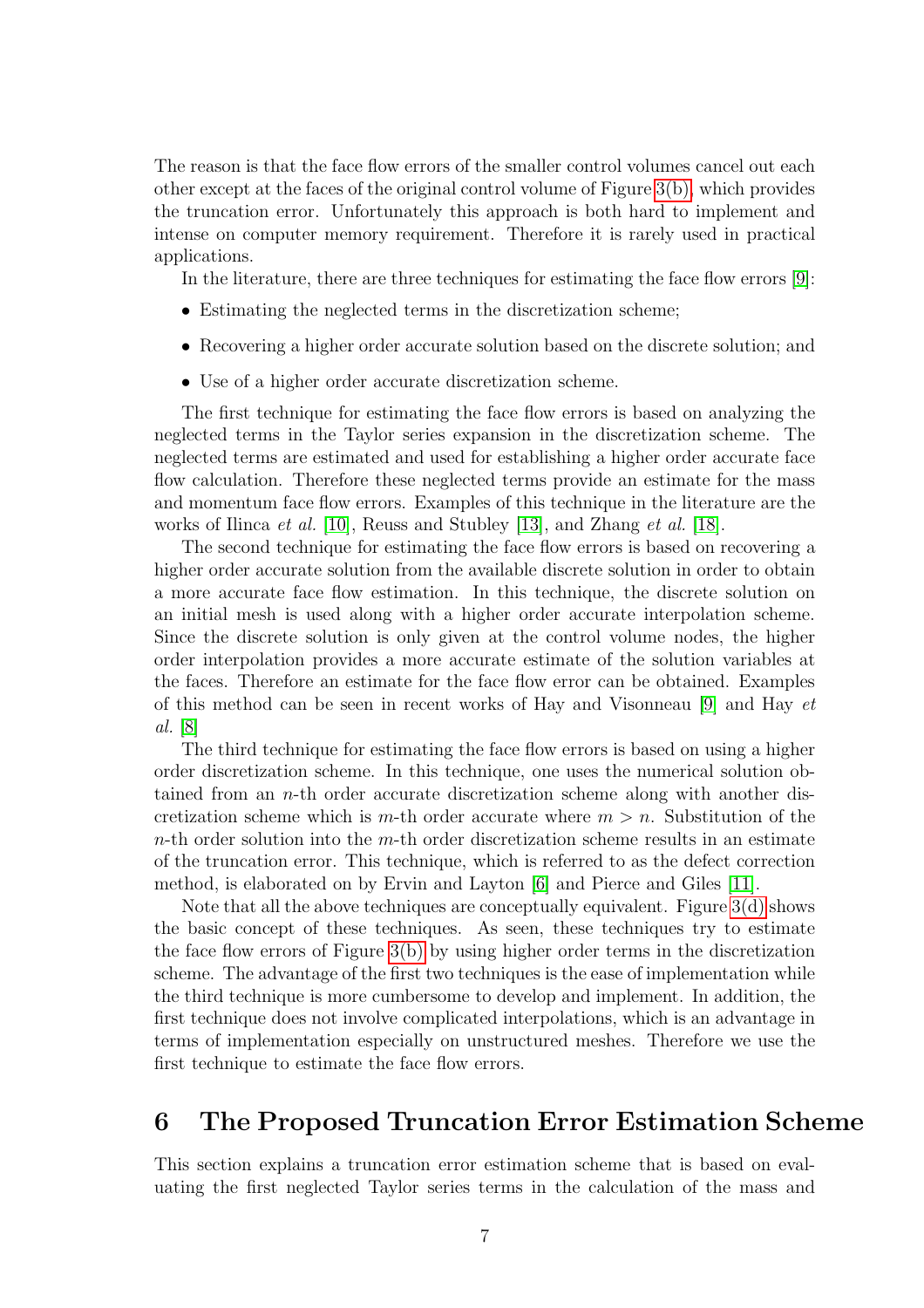momentum flow errors. A second-order accurate discretization scheme uses Equations [\(7](#page-2-5)[–9\)](#page-2-4) to calculate the face flows. Therefore one needs to account for the first neglected terms in these equations:

$$
\psi_f \approx \frac{1}{2}(\psi_1 + \psi_2) + \frac{1}{4}(\nabla\psi_1 + \nabla\psi_2) \cdot (\mathbf{r}_1 + \mathbf{r}_2) + \frac{1}{4}\mathbf{r}_1^T \cdot (\nabla\nabla\psi_1 + \nabla\nabla\psi_2) \cdot \mathbf{r}_2 + \mathcal{O}(h^3)
$$
\n(20)

$$
\nabla \psi_f \approx \frac{1}{2} (\nabla \psi_1 + \nabla \psi_2) + \frac{1}{4} (\nabla \nabla \psi_1 + \nabla \nabla \psi_2) \cdot (\mathbf{r}_1 + \mathbf{r}_2) + \mathcal{O}(h^2)
$$
(21)

$$
\left. \frac{\partial \psi}{\partial n} \right|_{f} = (\nabla \psi \cdot \hat{\mathbf{n}})_{f} \approx \alpha \left( \frac{\psi_{2} - \psi_{1}}{|\mathbf{s}|} \right) + \nabla \psi_{f} \cdot (\hat{\mathbf{n}} - \alpha \hat{\mathbf{s}}) + \n\frac{1}{4} (\mathbf{r}_{1} + \mathbf{r}_{2})^{T} \cdot (\nabla \nabla \psi_{1} + \nabla \nabla \psi_{2}) \cdot \hat{\mathbf{n}} + \mathcal{O}(h^{2})
$$
\n(22)

In these equations  $\nabla \nabla \psi$  is the tensor of second-order derivatives, called the Hessian tensor. Using the equations above and following the procedure of Section 3, one can derive new equations for the mass and momentum flows across a face. These relations would be similar to Equations [\(10](#page-3-2)[–14\)](#page-4-0) with some extra terms, which account for the face flow errors. The final result for the mass face flow error across an interior face, shown in Figure [2,](#page-3-0) is:

<span id="page-7-0"></span>
$$
\Delta J_{\text{mass}} \approx \frac{\rho A_f}{4} \left[ \nabla \nabla (\mathbf{v}_1 \cdot \hat{\mathbf{n}}) + \nabla \nabla (\mathbf{v}_2 \cdot \hat{\mathbf{n}}) \right] : (\mathbf{r}_1 \otimes \mathbf{r}_2 + \frac{1}{12} \mathbf{t} \otimes \mathbf{t}) \tag{23}
$$

where  $\mathbf{t} = A_f \hat{\mathbf{t}}$  in Figure [2,](#page-3-0) and the symbols ( $\otimes$ ) and (:) represent the tensor product of two vectors and the Frobenius product of two tensors, respectively. Similarly one can obtain the face flow and force errors in the momentum equation:

$$
\Delta \mathbf{J}_{adv} \approx \frac{\rho A_f \mathbf{v}_{up}}{4} \left[ \nabla \nabla (\mathbf{v}_1 \cdot \hat{\mathbf{n}}) + \nabla \nabla (\mathbf{v}_2 \cdot \hat{\mathbf{n}}) \right] : (\mathbf{r}_1 \otimes \mathbf{r}_2 + \frac{1}{12} \mathbf{t} \otimes \mathbf{t}) + \n\frac{\rho A_f}{4} (\mathbf{v}_1 \cdot \hat{\mathbf{n}} + \mathbf{v}_2 \cdot \hat{\mathbf{n}}) \left[ \nabla \nabla \mathbf{v}_{up} : \left( \mathbf{r}_{up} \otimes \mathbf{r}_{up} + \frac{1}{12} \mathbf{t} \otimes \mathbf{t} \right) \right] + \n\frac{\rho A_f}{24} \left[ \nabla (\mathbf{v}_1 \cdot \hat{\mathbf{n}}) + \nabla (\mathbf{v}_2 \cdot \hat{\mathbf{n}}) \cdot \mathbf{t} \right] \cdot (\nabla \mathbf{v}_{up} \cdot \mathbf{t}) + \mathcal{O}(h^3)
$$
\n(24)

$$
\Delta \mathbf{F}_{\text{pres}} \approx \frac{\hat{\mathbf{n}} A_f}{4} (\nabla \nabla p_1 + \nabla \nabla p_2) : \left( \mathbf{r}_1 \otimes \mathbf{r}_2 + \frac{1}{12} \mathbf{t} \otimes \mathbf{t} \right) + \mathcal{O}(h^3)
$$
(25)

$$
\Delta \mathbf{F}_{\text{visc}} \approx \frac{\mu A_f}{4} (\mathbf{r}_1 + \mathbf{r}_2)^T \cdot [\nabla (\nabla \mathbf{v}_1 + \nabla \mathbf{v}_1^T) + \nabla (\nabla \mathbf{v}_2 + \nabla \mathbf{v}_2^T)] \cdot \hat{\mathbf{n}} + \mathcal{O}(h^2) \tag{26}
$$

And the total face error for the momentum flow across a face based on the equation above and Equation [\(6\)](#page-2-2) becomes:

<span id="page-7-2"></span><span id="page-7-1"></span>
$$
\Delta J_{\text{mom}} = \Delta J_{\text{adv}} + \Delta F_{\text{pres}} - \Delta F_{\text{visc}} \tag{27}
$$

Note that Equations [\(23\)](#page-7-0) and [\(27\)](#page-7-1) only provide the mass and momentum flow errors across a face. To calculate the total truncation error for a control volume, one has to find the summation of flow errors across all the control volume faces.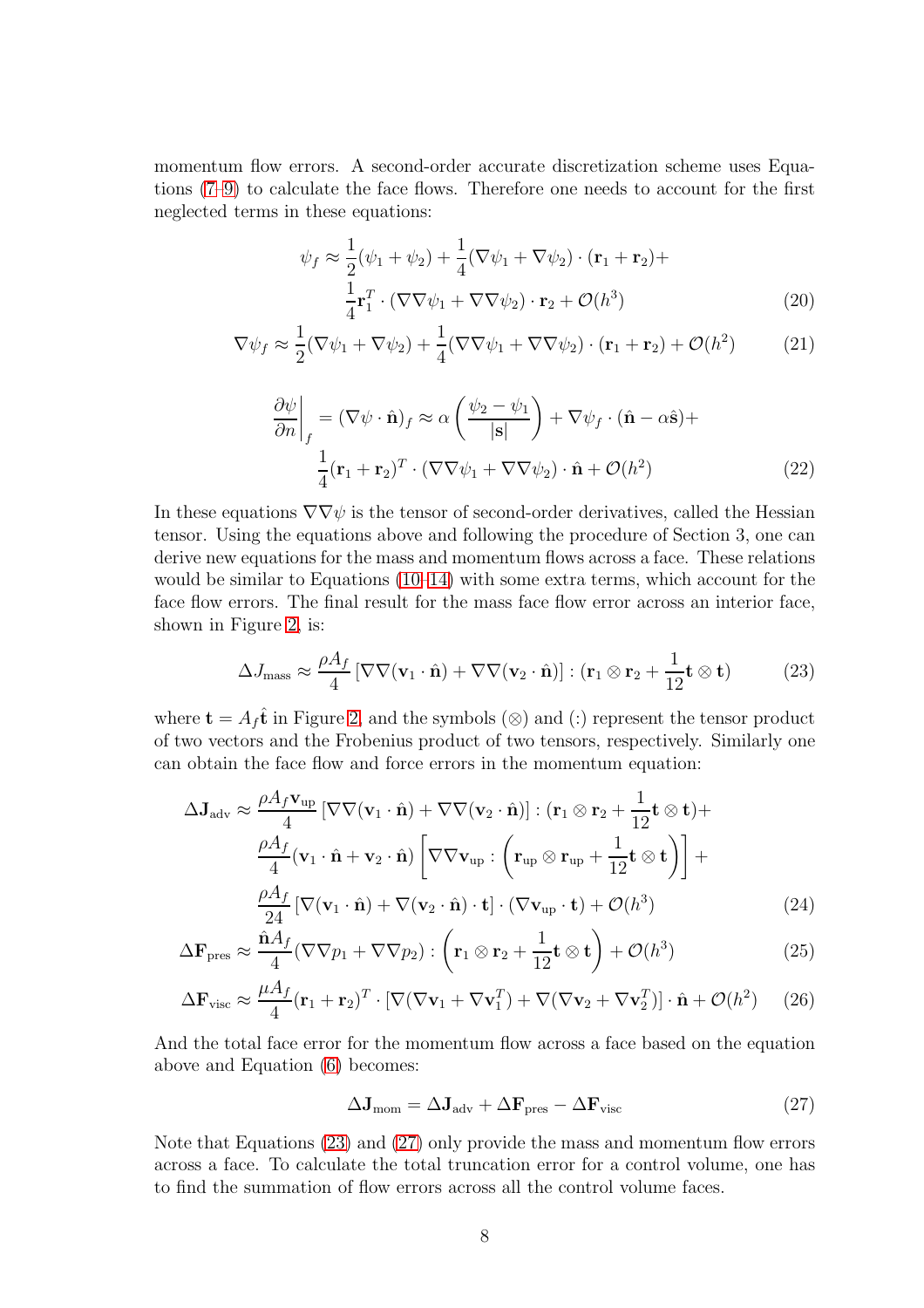

<span id="page-8-0"></span>Figure 4: Schematic of the lid-driven cavity flow at  $\text{Re} = \rho U L / \mu$ 

Equations [\(23\)](#page-7-0) and [\(27\)](#page-7-1) provide a straightforward scheme for estimating mass and momentum truncation errors in the context of finite volume methods on general unstructured meshes. The only problem with these equations is the requirement to calculate of the Hessian tensor of the primitive variables, which do not appear in a second-order discretization. However, this is not a major issue since one can estimate the solution Hessians by applying a gradient reconstruction procedure to the already known solution gradients [\[1,](#page-11-3) [13\]](#page-13-3). In the following section, we apply the proposed truncation error scheme to two academic test cases and discuss it performance.

#### 7 Results and Discussion

To show the performance of the truncation error estimation scheme, discussed in the previous section, we apply it to two academic test cases: incompressible laminar flows in a lid-driven square cavity at Re = 1000 and over a backward facing step at  $Re = 400$ . Then we discuss the strengths and shortcomings of the proposed scheme.

#### 7.1 Flow in a Lid-Driven Cavity

The lid-driven cavity flow is an important test case since it exhibits many important phenomena of fluid flows in a simple geometry. Figure [4](#page-8-0) shows the schematic of the lid-driven square cavity flow. The Reynolds number of the flow  $Re = UL/\nu$ , which is defined based on the lid velocity and the cavity size, is 1000. The boundary conditions of the flow are no-slip walls. To set the pressure level, the pressure at the lower left corner is set to zero.

To obtain the basic second-order solution, we solve the cavity flow on a uniform unstructured triangular mesh with 3602 control volumes. To validate the truncation error estimates we have to find the actual volume-based truncation error with a reasonable accuracy. For this purpose we interpolate the basic solution to a refined mesh and then apply the second-order conservation operator on the refined mesh on the basic solution, discussed in Section 3. Nevertheless we need to confirm that the truncation error obtained using this method is accurate enough. For this purpose we use a mesh refinement study by refining the mesh until the truncation error estimates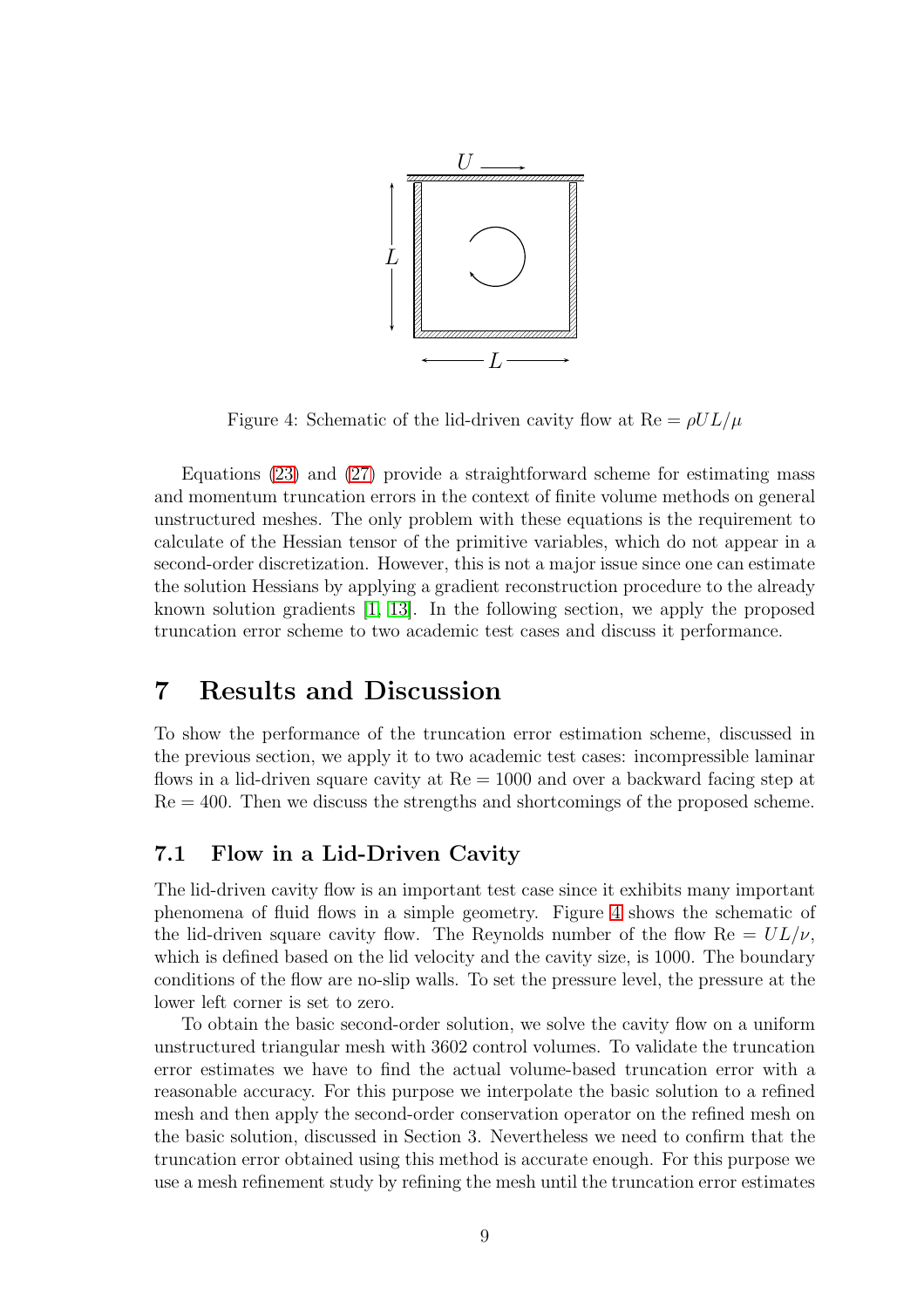converge. Based on this technique, if we subdivide each face of the original mesh into 16 smaller faces, the RMS error in the truncation error calculation would be smaller than one percent. Therefore we use the second-order conservation operator on a mesh with 922112 control volumes as an approximation to the exact conservation operator.

To obtain the truncation error estimates based on the proposed scheme we use Equations [\(23\)](#page-7-0) and [\(27\)](#page-7-1). Figures  $5(a)$  through  $5(f)$  show the distribution of the volume-based truncation error scaled by the average truncation error across the domain. Note that the contour levels in these figure are logarithmic and as a result these figures represent the truncation error order of magnitude.

A brief examination of Figure [5](#page-10-2) shows that the distributions of the estimated truncation errors are very similar to those of the actual truncation errors. In all cases, the truncation errors near the driven lid and the right wall are orders of magnitude larger than those of the rest of the domain. This is due to the strong velocity and pressure gradients experienced in the near wall regions. In contrast, in the lower left and right corners where two low energy separation bubbles form, the truncation errors are small. These observations show that the proposed truncation error estimation scheme successfully predicts the overall trend of the truncation error distribution.

#### 7.2 Flow over a Backward Facing Step

The second test case that we use to examine the performance of the proposed truncation error estimation scheme is the laminar flow over a confined backward step [\[2\]](#page-11-4), shown in Figure [6.](#page-10-3) In this work, the Reynolds number based on the total height of the domain, 2H, and the average inlet velocity,  $U_{\text{ref}}$  is 400 and  $L = 10H$ . The inlet velocity profile is profile is parabolic and the outlet pressure is set to zero.

The main difference between the backward facing step flow and the cavity flow of the previous section is the role of the pressure gradient. In the backward facing step flow, the pressure gradient is mild everywhere in the domain except near the sharp corner of the step. Therefore it is easier to examine the effect of the viscous term on the performance of the proposed truncation error estimation method.

To obtain the basic second-order solution, we use a uniform unstructured triangular mesh with 5120 control volumes. To obtain the solution truncation error on the original mesh, we subdivide each face into 16 smaller faces. A mesh refinement analysis confirm that the truncation error calculated based on conservation operator on this mesh is adequately accurate with an error level smaller than one percent.

Figure [7](#page-12-0) shows the final results for the volume-based truncation error of the mass and momentum equations. As seen, the overall trends of the estimated truncation errors are similar to those of actual truncation errors. However, there are certain discrepancies between the estimated and the actual truncation error. For example the results for the mass truncation error, Figures  $7(a)$  and  $7(b)$  show that the proposed scheme overestimates the truncation error in the separation bubble behind the step. In contrast, the proposed scheme underestimates the truncation error near the outlet boundary in the vicinity of walls. Similar discrepancies can also be found in the  $x$  and  $y$  momentum truncation error. The main reason for this discrepancies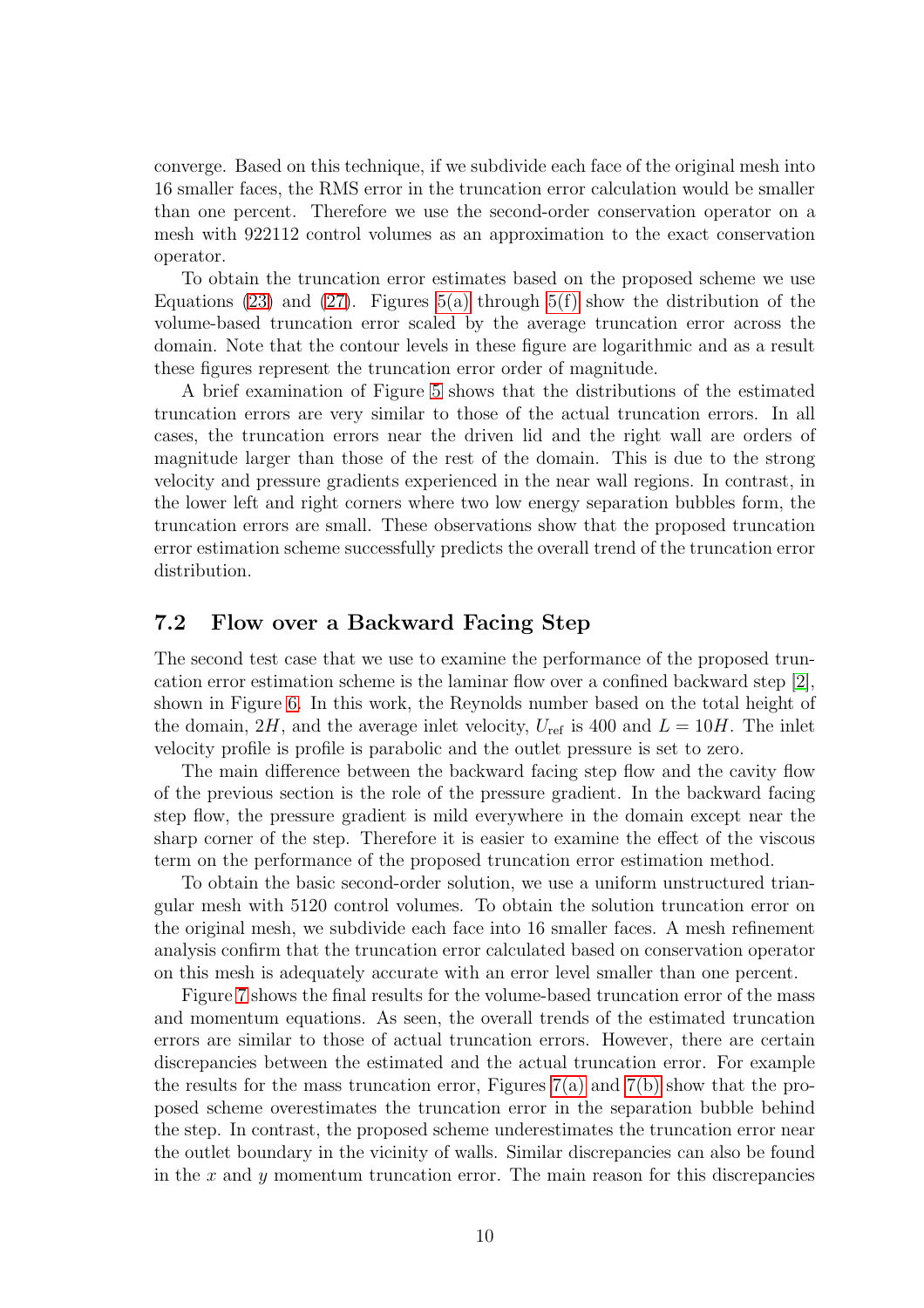<span id="page-10-0"></span>

<span id="page-10-2"></span><span id="page-10-1"></span>Figure 5: Comparison between the actual and estimated truncation error distributions for the cavity flow at Re = 1000 on an isotropic triangular mesh.



<span id="page-10-3"></span>Figure 6: Schematic of the backward facing step flow at  $\text{Re} = \rho U_{\text{ref}}(2H)/\mu$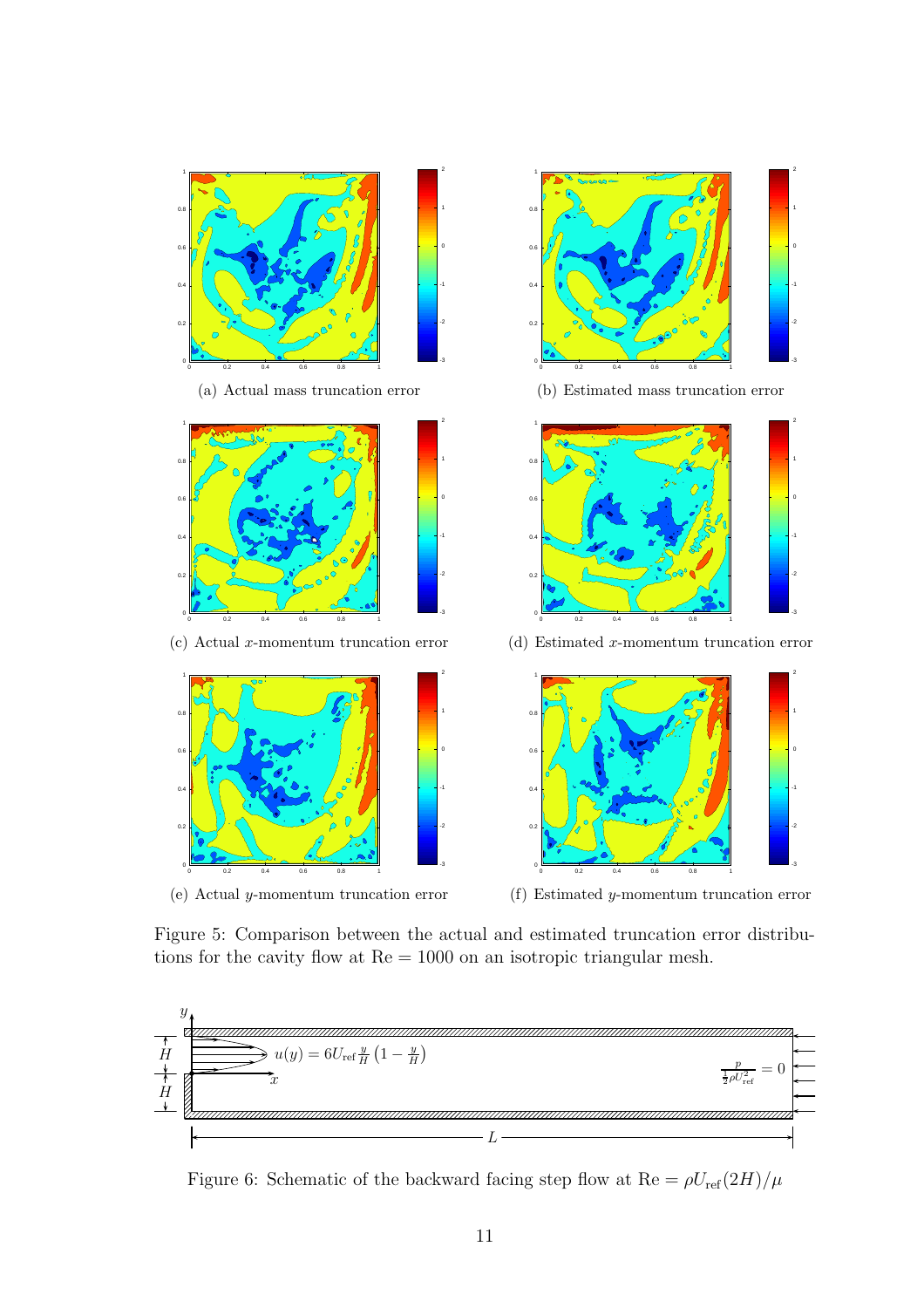is the way that we estimated the viscous force error across a face.

Equation [\(26\)](#page-7-2) shows the first neglected term in the discretization of the face viscous force, which is first order. A brief examination of this term reveals that on a uniform mesh, the vector  $\mathbf{r}_1 + \mathbf{r}_2 = 0$  (see Figure [2\)](#page-3-0). Therefore the proposed truncation error estimation scheme fails to resolve face viscous force errors on uniform meshes. To fix this problem, higher order terms must be taken into account. Unfortunately this leads to the appearance of third order derivatives of the solution variables, which are not easy to estimate for a second-orders solution.

### 8 Conclusion

This work proposed a simple truncation error estimation scheme in the context of the finite volume method. In this context, the solution truncation error in each control volume is the sum of flow errors across the faces of the control volume. To calculate the face flow errors, the first neglected terms in the discretization of the mass and momentum flows across faces were used. Then these terms were assembled to obtain the solution truncation error. The numerical experiments with the lid-driven cavity and backward facing step flow showed that the proposed scheme successfully estimated the overall trend of truncation error distribution. However in the backward facing step flow, certain discrepancies were observed between the estimated and the actual truncation error due to the lack of accurate in resolving viscous features in the flow. The main advantage of the proposed scheme was its simplicity in the sense that only second-order derivatives need to be reconstructed. However in the cases that the viscous term in the momentum equation is sole source of error, the proposed truncation error estimation scheme may become less accurate.

### <span id="page-11-3"></span>References

- [1] T. J. Barth. Recent developments in high order k-exact reconstruction on unstructured meshes. In *AIAA Paper 1993-0668*. AIAA 31th Aerospace Sciences Meeting, 1993.
- <span id="page-11-4"></span>[2] I. E. Barton. A numerical study of flow over a confined backward-facing step. *International Journal for Numerical Methods in Fluids*, 21:653–665, 1995.
- <span id="page-11-1"></span>[3] A. R. Baserinia. *Residual-Based Isotropic and Anisotropic Mesh Adaptation for Computational Fluid Dynamics*. PhD thesis, University of Waterloo, Waterloo, Canada, 2008.
- <span id="page-11-0"></span>[4] Ismail B. Celik and Don Roscoe Parsons. Prediction of discretization error using the error transport equation. *Journal of Computational Physics*, 339:96 – 125, 2017.
- <span id="page-11-2"></span>[5] T. J. Chung. *Computational Fluid Dynamics*. Cambridge University Press, 2002.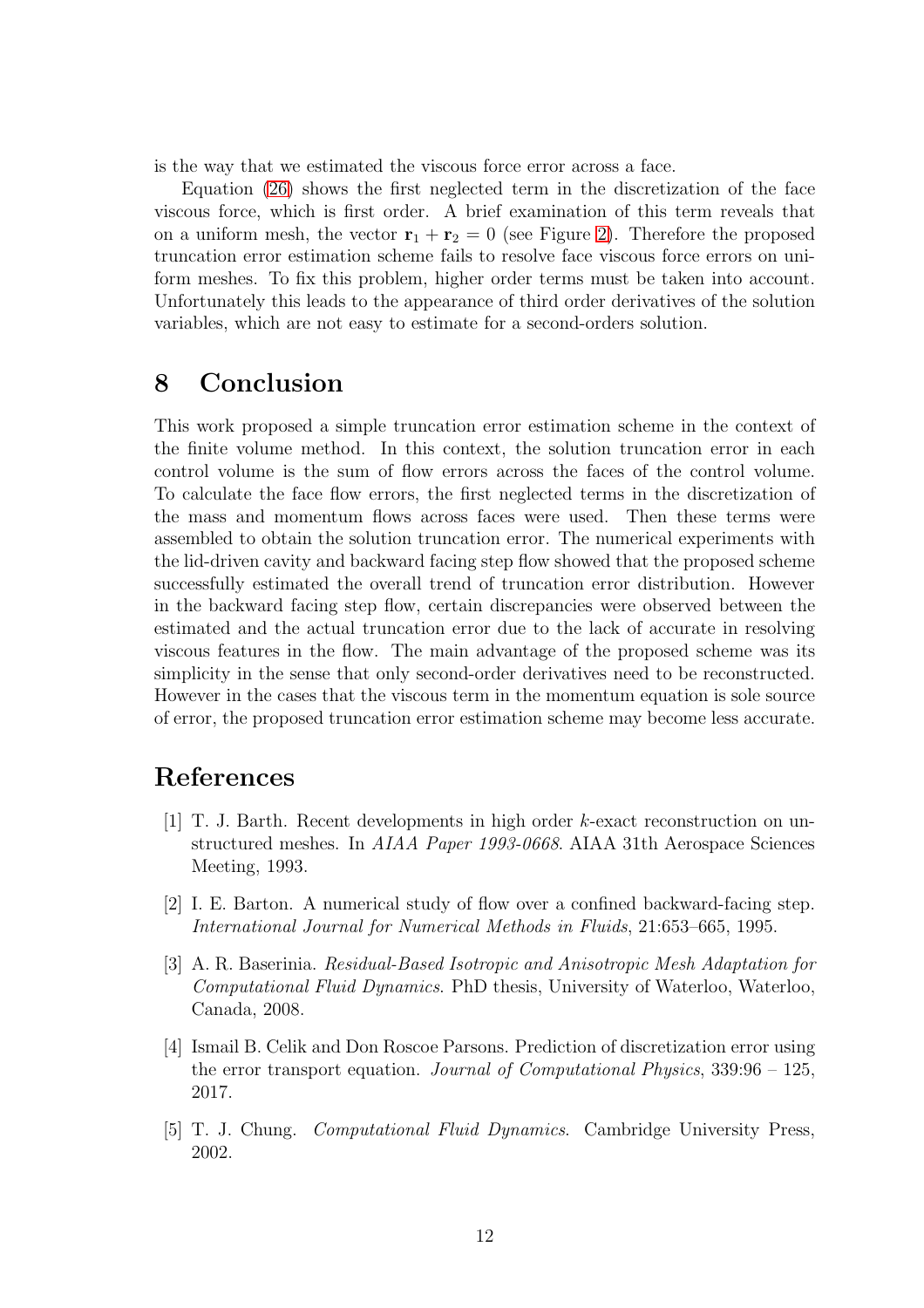<span id="page-12-2"></span><span id="page-12-1"></span>

<span id="page-12-0"></span>Figure 7: Comparison between the actual and estimated truncation error distributions for the backward-facing step flow at Re = 400 on an isotropic triangular mesh.